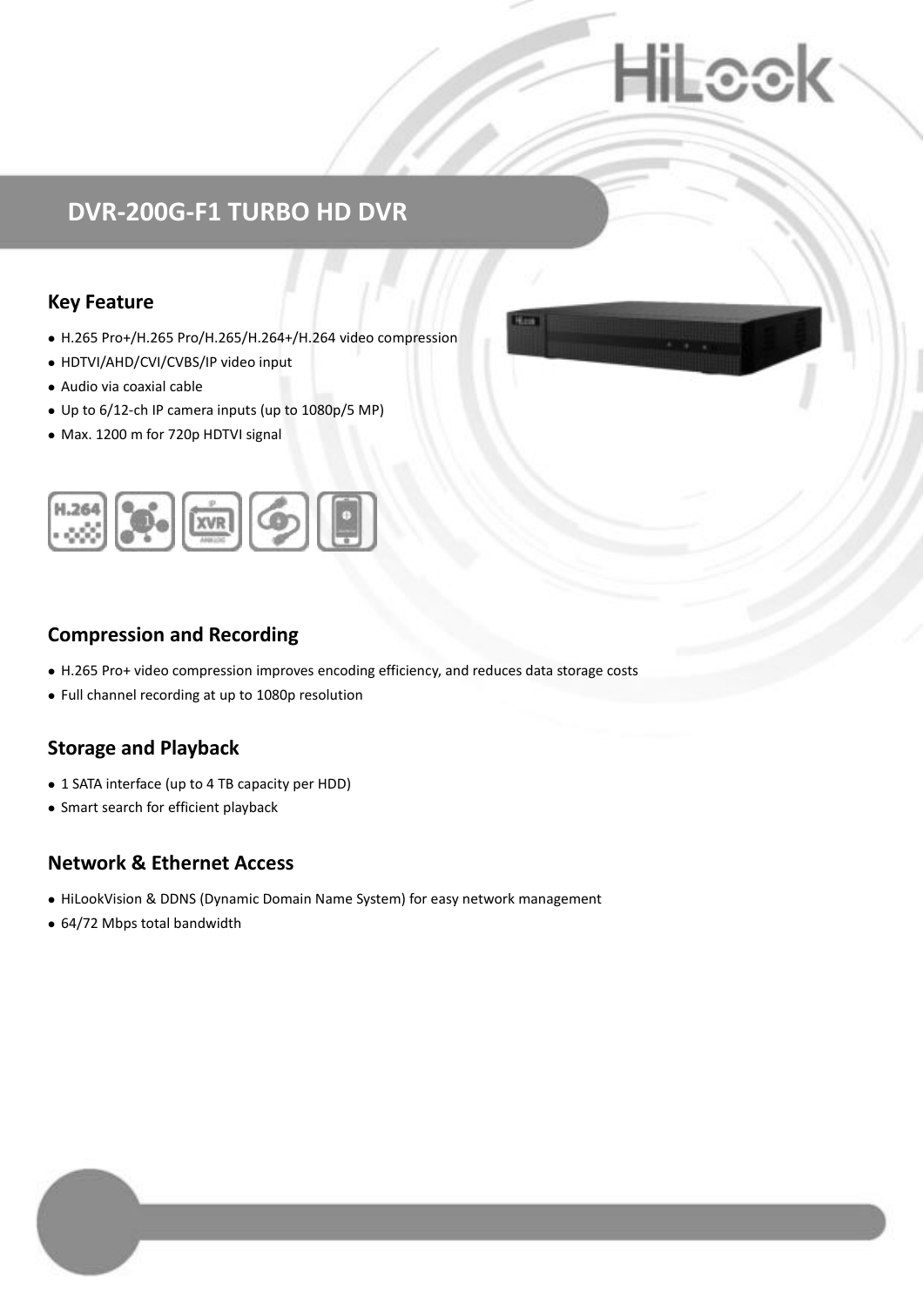# HiLook

### **Specification**

Y

| <b>Model</b>               | <b>DVR-204G-F1</b>                                                                                                                                                                                                                                     | <b>DVR-208G-F1</b>                                                                                                                                                                                                                                                                     |  |  |  |
|----------------------------|--------------------------------------------------------------------------------------------------------------------------------------------------------------------------------------------------------------------------------------------------------|----------------------------------------------------------------------------------------------------------------------------------------------------------------------------------------------------------------------------------------------------------------------------------------|--|--|--|
| <b>Recording</b>           |                                                                                                                                                                                                                                                        |                                                                                                                                                                                                                                                                                        |  |  |  |
| <b>Video compression</b>   | H.265 Pro+/H.265 Pro/H.265/H.264+/H.264                                                                                                                                                                                                                |                                                                                                                                                                                                                                                                                        |  |  |  |
| <b>Encoding resolution</b> | When 1080p lite mode not enabled: 720p/WD1/4CIF/VGA/CIF                                                                                                                                                                                                |                                                                                                                                                                                                                                                                                        |  |  |  |
|                            | When 1080p lite mode enabled: 1080p Lite/HD 720p Lite/WD1/4CIF/VGA/CIF                                                                                                                                                                                 |                                                                                                                                                                                                                                                                                        |  |  |  |
| <b>Frame rate</b>          | Main stream:<br>When 1080p Lite mode not enabled:<br>For 720p stream access:<br>720p/WD1/4CIF/VGA/CIF@25 fps<br>(P)/30 fps (N)<br>When 1080p Lite mode enabled:<br>1080p Lite/HD 720p<br>Lite/WD1/4CIF/VGA/CIF@25 fps<br>(P)/30 fps (N)<br>Sub-stream: | Main stream:<br>When 1080p Lite mode not enabled:<br>For 720p stream access:<br>720p/WD1/4CIF/VGA/CIF@15 fps;<br>For SD stream access:<br>WD1/4CIF/VGA/CIF@25 fps (P)/30 fps (N)<br>When 1080p Lite mode enabled:<br>1080p Lite/HD 720p<br>Lite/WD1/4CIF/VGA/CIF@15 fps<br>Sub-stream: |  |  |  |
|                            | 4CIF/CIF/QVGA@25 fps (P)/30 fps (N)                                                                                                                                                                                                                    | CIF/QVGA@25 fps (P)/30 fps (N)                                                                                                                                                                                                                                                         |  |  |  |
| Video bit rate             | 32 Kbps to 4 Mbps                                                                                                                                                                                                                                      |                                                                                                                                                                                                                                                                                        |  |  |  |
| <b>Stream type</b>         | Video, Video & Audio                                                                                                                                                                                                                                   |                                                                                                                                                                                                                                                                                        |  |  |  |
| <b>Audio compression</b>   | G.711u                                                                                                                                                                                                                                                 |                                                                                                                                                                                                                                                                                        |  |  |  |
| <b>Audio bit rate</b>      | 64 Kbps                                                                                                                                                                                                                                                |                                                                                                                                                                                                                                                                                        |  |  |  |
| <b>Video and Audio</b>     |                                                                                                                                                                                                                                                        |                                                                                                                                                                                                                                                                                        |  |  |  |
|                            | 1-ch (up to 5-ch)                                                                                                                                                                                                                                      | 2-ch (up to 10-ch)                                                                                                                                                                                                                                                                     |  |  |  |
| IP video input             | Up to 1080p resolution                                                                                                                                                                                                                                 | Up to 5 MP resolution                                                                                                                                                                                                                                                                  |  |  |  |
|                            | Support H.265+/H.265/H.264+/H.264 IP cameras                                                                                                                                                                                                           |                                                                                                                                                                                                                                                                                        |  |  |  |
| Analog video input         | $4$ -ch                                                                                                                                                                                                                                                | 8-ch                                                                                                                                                                                                                                                                                   |  |  |  |
|                            | BNC interface (1.0 Vp-p, 75 $\Omega$ ), supporting coaxitron connection                                                                                                                                                                                |                                                                                                                                                                                                                                                                                        |  |  |  |
| <b>Turbo HD input</b>      | 1080p25, 1080p30, 720p25, 720p30                                                                                                                                                                                                                       |                                                                                                                                                                                                                                                                                        |  |  |  |
| <b>AHD input</b>           | 1080p25, 1080p30, 720p25, 720p30                                                                                                                                                                                                                       |                                                                                                                                                                                                                                                                                        |  |  |  |
| <b>HDCVI input</b>         | 1080p25, 1080p30, 720p25, 720p30                                                                                                                                                                                                                       |                                                                                                                                                                                                                                                                                        |  |  |  |
| <b>CVBS input</b>          | Support                                                                                                                                                                                                                                                |                                                                                                                                                                                                                                                                                        |  |  |  |
| HDMI/VGA output            | 1-ch, 1920 × 1080/60Hz, 1280 × 1024/60Hz, 1280 × 720/60Hz, 1024 × 768/60Hz<br>HDMI/VGA simultaneous output                                                                                                                                             |                                                                                                                                                                                                                                                                                        |  |  |  |
| Audio input                | 1-ch RCA (2.0 Vp-p, 1 KΩ)                                                                                                                                                                                                                              |                                                                                                                                                                                                                                                                                        |  |  |  |
|                            | 4-ch via coaxial cable                                                                                                                                                                                                                                 | 8-ch via coaxial cable                                                                                                                                                                                                                                                                 |  |  |  |
| Audio output               | 1-ch, RCA (Linear, 1 KΩ)                                                                                                                                                                                                                               |                                                                                                                                                                                                                                                                                        |  |  |  |
| Two-way audio              | Reuse the first audio input                                                                                                                                                                                                                            |                                                                                                                                                                                                                                                                                        |  |  |  |
| Synchronous playback       | 4-ch                                                                                                                                                                                                                                                   | 8-ch                                                                                                                                                                                                                                                                                   |  |  |  |
| <b>Network</b>             |                                                                                                                                                                                                                                                        |                                                                                                                                                                                                                                                                                        |  |  |  |
| <b>Remote connection</b>   | 32                                                                                                                                                                                                                                                     | 64                                                                                                                                                                                                                                                                                     |  |  |  |
| Network protocol           | TCP/IP, PPPoE, DHCP, HiLookVision, DNS, DDNS, NTP, SADP, SMTP, NFS, iSCSI,<br>UPnP™, HTTPS                                                                                                                                                             |                                                                                                                                                                                                                                                                                        |  |  |  |
| <b>Network interface</b>   | 1, RJ45 10/100 Mbps self-adaptive Ethernet interface                                                                                                                                                                                                   |                                                                                                                                                                                                                                                                                        |  |  |  |
| <b>Auxiliary interface</b> |                                                                                                                                                                                                                                                        |                                                                                                                                                                                                                                                                                        |  |  |  |
| <b>SATA</b>                | 1 SATA interface                                                                                                                                                                                                                                       |                                                                                                                                                                                                                                                                                        |  |  |  |
| Capacity                   | Up to 4 TB capacity for each disk                                                                                                                                                                                                                      |                                                                                                                                                                                                                                                                                        |  |  |  |
| Alarm in/out               | N/A                                                                                                                                                                                                                                                    |                                                                                                                                                                                                                                                                                        |  |  |  |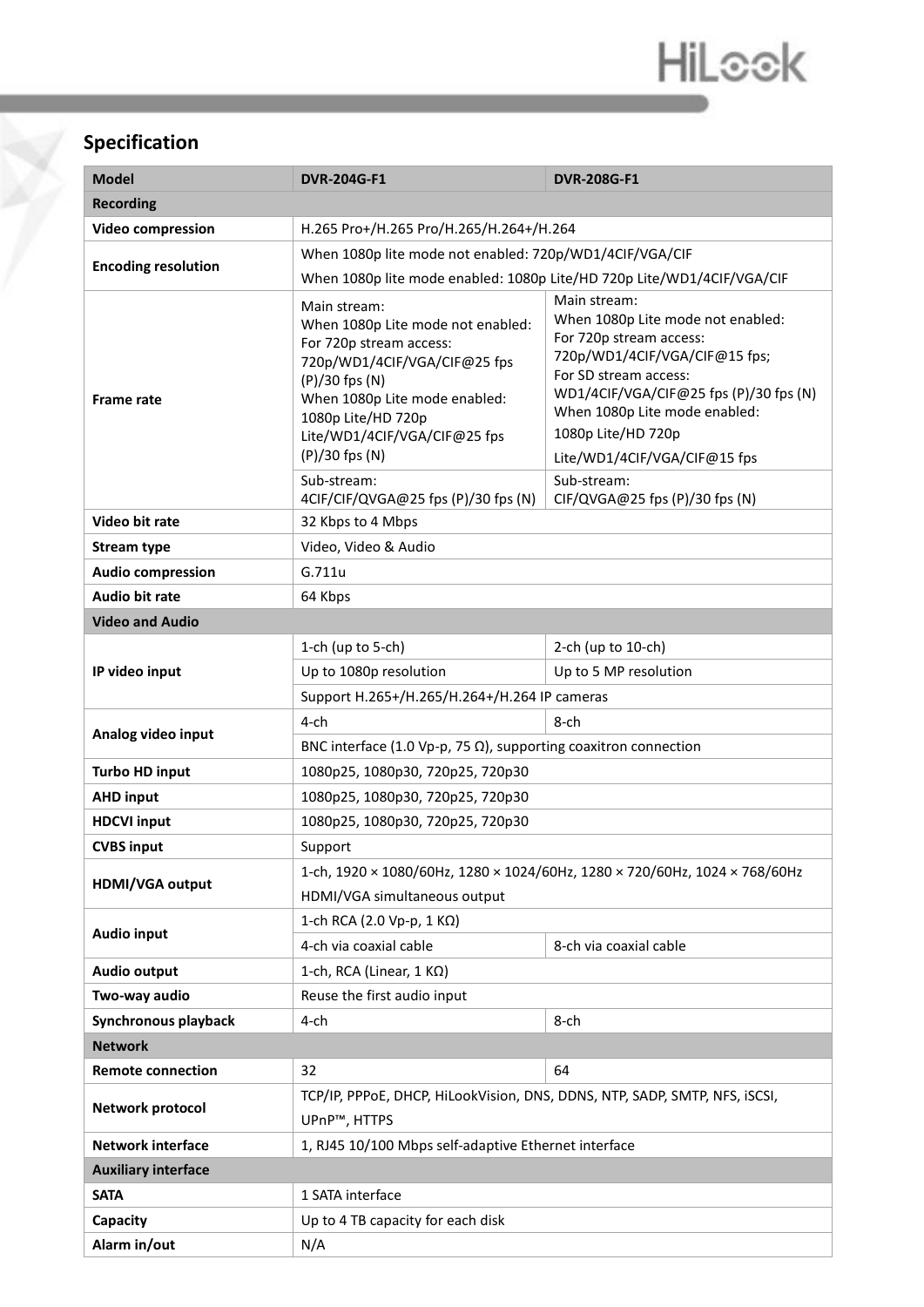# HiLook

| <b>USB</b> interface                | Rear panel: $2 \times$ USB 2.0                                      |             |  |  |
|-------------------------------------|---------------------------------------------------------------------|-------------|--|--|
| General                             |                                                                     |             |  |  |
| Power supply                        | 12 VDC, 1.5 A                                                       |             |  |  |
| <b>Consumption (without HDD)</b>    | $\leq 16$ W                                                         | $\leq$ 17 W |  |  |
| <b>Working temperature</b>          | $-10$ °C to 55 °C (14 °F to +31 °F)                                 |             |  |  |
| <b>Working humidity</b>             | 10% to 90%                                                          |             |  |  |
| Dimension ( $W \times D \times H$ ) | $260 \times 222 \times 45$ mm (10.2 $\times$ 8.7 $\times$ 1.8 inch) |             |  |  |
| <b>Weight (without HDD)</b>         | ≤ 1 kg (2.2 lb)                                                     |             |  |  |

Y